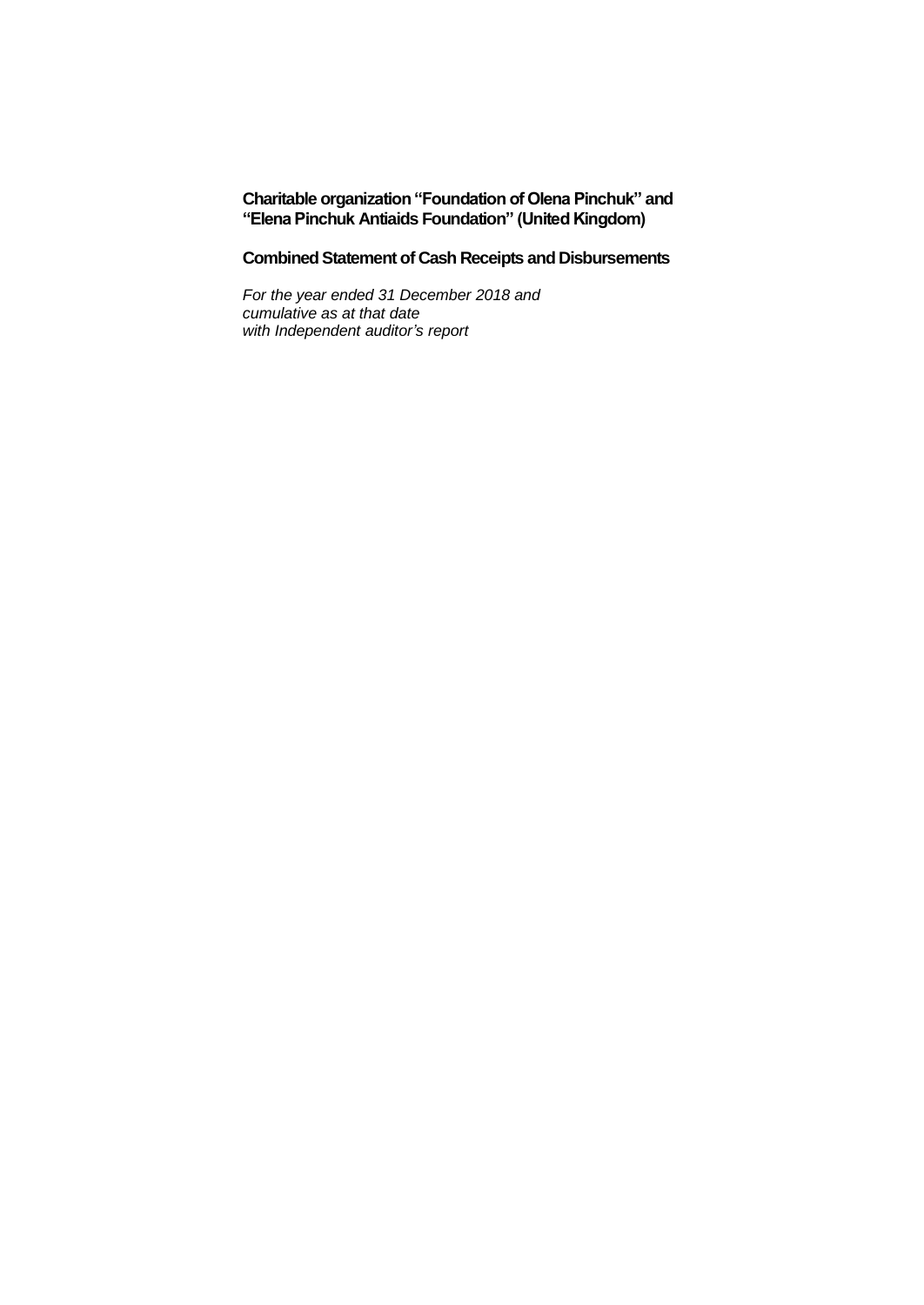# **CONTENTS**

| Independent auditor's report [11] manufactures in the set of the set of the set of the set of the set of the s |  |
|----------------------------------------------------------------------------------------------------------------|--|
|                                                                                                                |  |
|                                                                                                                |  |

# **Notes to the combined statement of cash receipts and disbursements**

| 3. Administrative expenses <b>contained a material contract a material contract a material contract a material contract of 5</b> |  |
|----------------------------------------------------------------------------------------------------------------------------------|--|
|                                                                                                                                  |  |
|                                                                                                                                  |  |
|                                                                                                                                  |  |
|                                                                                                                                  |  |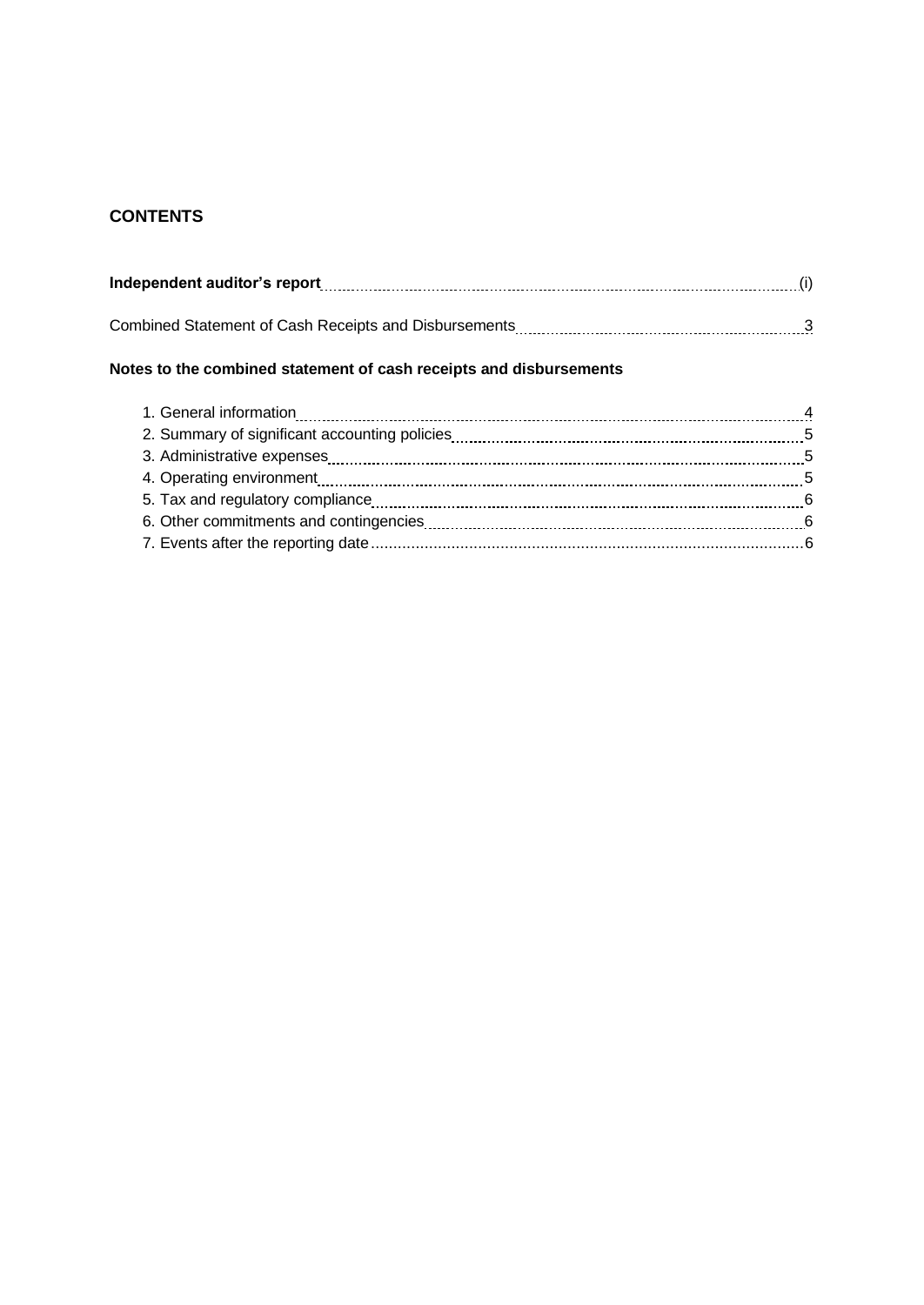

Ernst & Young Audit Services LLC 19A Khreshchatyk Street Kyiv, 01001, Ukraine Tel: +380 (44) 490 3000 Fax: +380 (44) 490 3030 www.ey.com/ua

ТОВ «Ернст енд Янг Аудиторські послуги» вул. Хрешатик, 19А Київ, 01001, Україна<br>Тел.: +380 (44) 490 3000 Факс: +380 (44) 490 3030

# Independent auditor's report

To the Founders of Charitable organization "Foundation of Olena Pinchuk" and "Elena Pinchuk Antiaids Foundation" (United Kingdom)

# Opinion

We have audited the combined statement of cash receipts and disbursements of Charitable organization "Foundation of Olena Pinchuk" and "Elena Pinchuk Antiaids Foundation" (United Kingdom) ("the Foundations") for the year ended 31 December 2018 and cumulatively from the commencement to 31 December 2018, including a summary of significant accounting policies ("the financial statements").

In our opinion, the accompanying financial statements are prepared, in all material respects, in accordance with the cash receipts and disbursements basis of accounting described in Note 2.

# **Basis for opinion**

We conducted our audit in accordance with International Standards on Auditing (ISAs). Our responsibilities under those standards are further described in the Auditor's responsibilities for the audit of the financial statements section of our report. We are independent of the Foundations in accordance with the International Ethics Standards Board for Accountants' (IESBA) Code of Ethics for Professional Accountants (including International Independence Standards) (IESBA Code) together with the ethical requirements that are relevant to our audit of the financial statements in Ukraine, and we have fulfilled our other ethical responsibilities in accordance with these requirements and the IESBA Code. We believe that the audit evidence we have obtained is sufficient and appropriate to provide a basis for our opinion.

# Emphasis of matter - basis of accounting

We draw attention to Note 2 to the combined statement of cash receipts and disbursements, which describes the basis of accounting. The combined statement of cash receipts and disbursements is prepared to provide information to the founders and management of the Foundations. As a result, the combined statement of cash receipts and disbursements may not be suitable for another purpose. Our opinion is not modified in respect of this matter.

# Responsibilities of management and the Supervisory Board for the financial statements

Management is responsible for the preparation of the financial statements in accordance with the cash receipts and disbursements basis of accounting described in Note 2, and for such internal control as management determines is necessary to enable the preparation of the financial statements that are free from material misstatement, whether due to fraud or error.

In preparing the financial statements, management is responsible for assessing the Foundations' ability to continue as a going concern, disclosing, as applicable, matters related to going concern and using the going concern basis of accounting unless management either intends to liquidate the Foundations or to cease operations, or has no realistic alternative but to do so. The Supervisory Board is responsible for overseeing the Foundations' financial reporting process.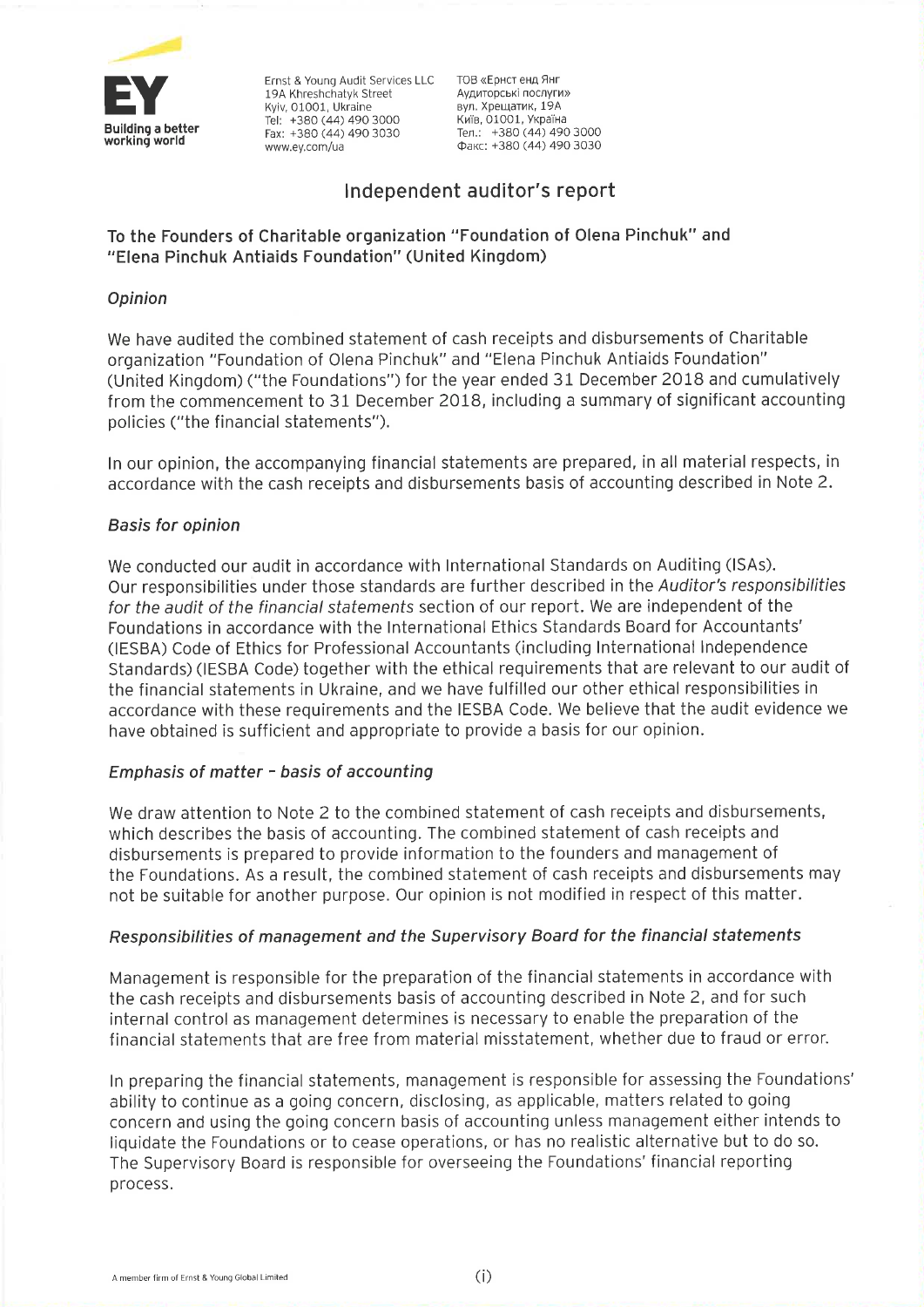

# Auditor's responsibilities for the audit of the financial statements

Our objectives are to obtain reasonable assurance about whether the financial statements as a whole are free from material misstatement, whether due to fraud or error, and to issue an auditor's report that includes our opinion. Reasonable assurance is a high level of assurance, but is not a quarantee that an audit conducted in accordance with ISAs will always detect a material misstatement when it exists. Misstatements can arise from fraud or error and are considered material if, individually or in the aggregate, they could reasonably be expected to influence the economic decisions of users taken on the basis of these financial statements.

As part of an audit in accordance with ISAs, we exercise professional judgment and maintain professional skepticism throughout the audit. We also:

- Identify and assess the risks of material misstatement of the financial statements, whether due to fraud or error, design and perform audit procedures responsive to those risks, and obtain audit evidence that is sufficient and appropriate to provide a basis for our opinion. The risk of not detecting a material misstatement resulting from fraud is higher than for one resulting from error, as fraud may involve collusion, forgery, intentional omissions, misrepresentations, or the override of internal control.
- Obtain an understanding of internal control relevant to the audit in order to design audit  $\blacktriangleright$ procedures that are appropriate in the circumstances, but not for the purpose of expressing an opinion on the effectiveness of the Foundations' internal control.
- Evaluate the appropriateness of accounting policies used and the reasonableness of accounting estimates and related disclosures made by management.
- Conclude on the appropriateness of management's use of the going concern basis of accounting and, based on the audit evidence obtained, whether a material uncertainty exists related to events or conditions that may cast significant doubt on the Foundations' ability to continue as a going concern. If we conclude that a material uncertainty exists, we are required to draw attention in our auditor's report to the related disclosures in the financial statements or, if such disclosures are inadequate, to modify our opinion. Our conclusions are based on the audit evidence obtained up to the date of our auditor's report. However, future events or conditions may cause the Foundations to cease to continue as a going concern.

We communicate with the Supervisory Board regarding, among other matters, the planned scope and timing of the audit and significant audit findings, including any significant deficiencies in internal control that we identify during our audit.

Freezi & Jours Andis Gaises LLC

Kviv, Ukraine 18 September 2020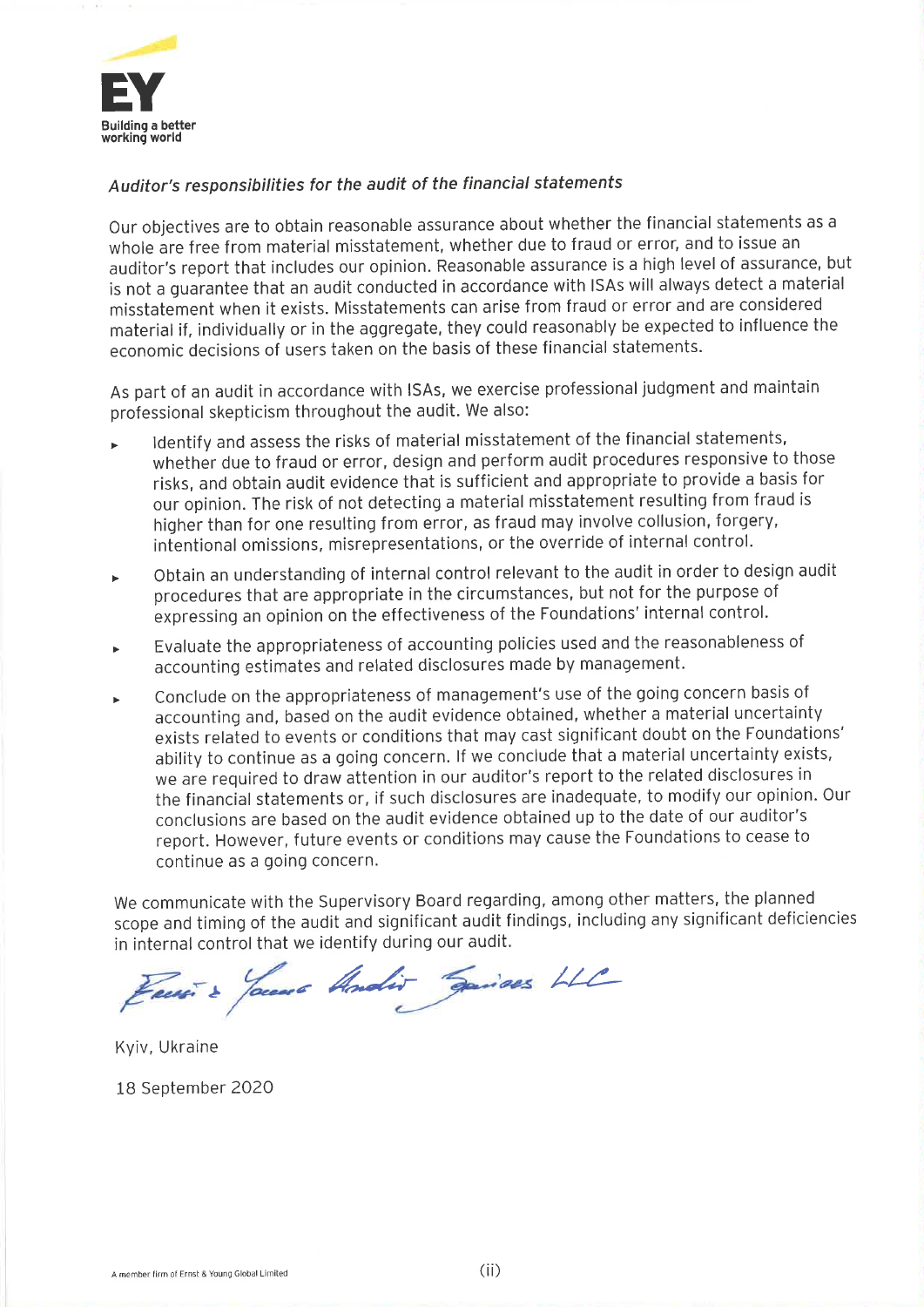#### Charitable organization "Foundation of Olena Pinchuk" and "Elena Pinchuk Antiaids Foundation" (United Kingdom)

#### **Combined Statement of Cash Receipts and Disbursements** For the year ended 31 December 2018 (in US dollars)

|                                                                                | <b>Notes</b> | 2018          | 2017       | <b>Cumulative from</b><br>commencement to<br>31 December 2018 |
|--------------------------------------------------------------------------------|--------------|---------------|------------|---------------------------------------------------------------|
|                                                                                |              |               |            |                                                               |
| Cash balance as at 1 January                                                   |              | 233,798       | 87,556     |                                                               |
| Cash receipts collected:<br>Contributions received from legal entities,        |              |               |            |                                                               |
| including the founders' affiliates<br>Contributions received from the founders |              | 1,324,003     | 1,043,693  | 21,427,316                                                    |
| and other individuals                                                          |              | 38,849        | 34,511     | 2,165,526                                                     |
| Founders' contributions to the Charter Fund                                    |              |               |            | 10,010                                                        |
| <b>Bank interest</b>                                                           |              | 4,972         | 5,603      | 63,559                                                        |
| <b>Total collected</b>                                                         |              | 1,367,824     | 1,083,807  | 23,666,411                                                    |
| Program disbursements made:                                                    |              |               |            |                                                               |
| "Veteran Hub" project<br>Informational and educational campaigns               |              | (268, 441)    |            | (268, 441)                                                    |
| on HIV/AIDS<br>Material aid paid to people with HIV/AIDS,                      |              | (224, 994)    | (79, 459)  | (5,541,076)                                                   |
| medical establishments and orphanages                                          |              | (197, 858)    | (243, 502) | (4,998,066)                                                   |
| International co-operation<br>"Inspiration. Opportunities. Success."           | 1            | (183, 219)    | (253, 169) | (9,256,325)                                                   |
| project                                                                        |              | (164, 224)    | (89, 842)  | (254,066)                                                     |
| Other charitable programs                                                      |              | (34, 132)     | (166, 404) | (313, 678)                                                    |
| <b>Total program disbursements</b>                                             |              | (1,072,868)   | (832, 376) | (20, 631, 652)                                                |
| Administrative expenses                                                        | 3            | (94, 316)     | (104, 410) | (2,422,800)                                                   |
| <b>Total disbursements</b>                                                     |              | (1, 167, 184) | (936, 786) | (23, 054, 452)                                                |
| Foreign exchange and translation<br>differences                                |              | 2,994         | (779)      | (174, 527)                                                    |
| Cash balance as at 31 December                                                 |              | 437,432       | 233,798    | 437,432                                                       |

Signed and authorized for release on behalf of the Foundations on 18 September 2020:

**Director** 

**Chief Accountant** 



Olga Rudneva

Nataliia Kucherina

The accompanying notes are an integral part of this Combined Statement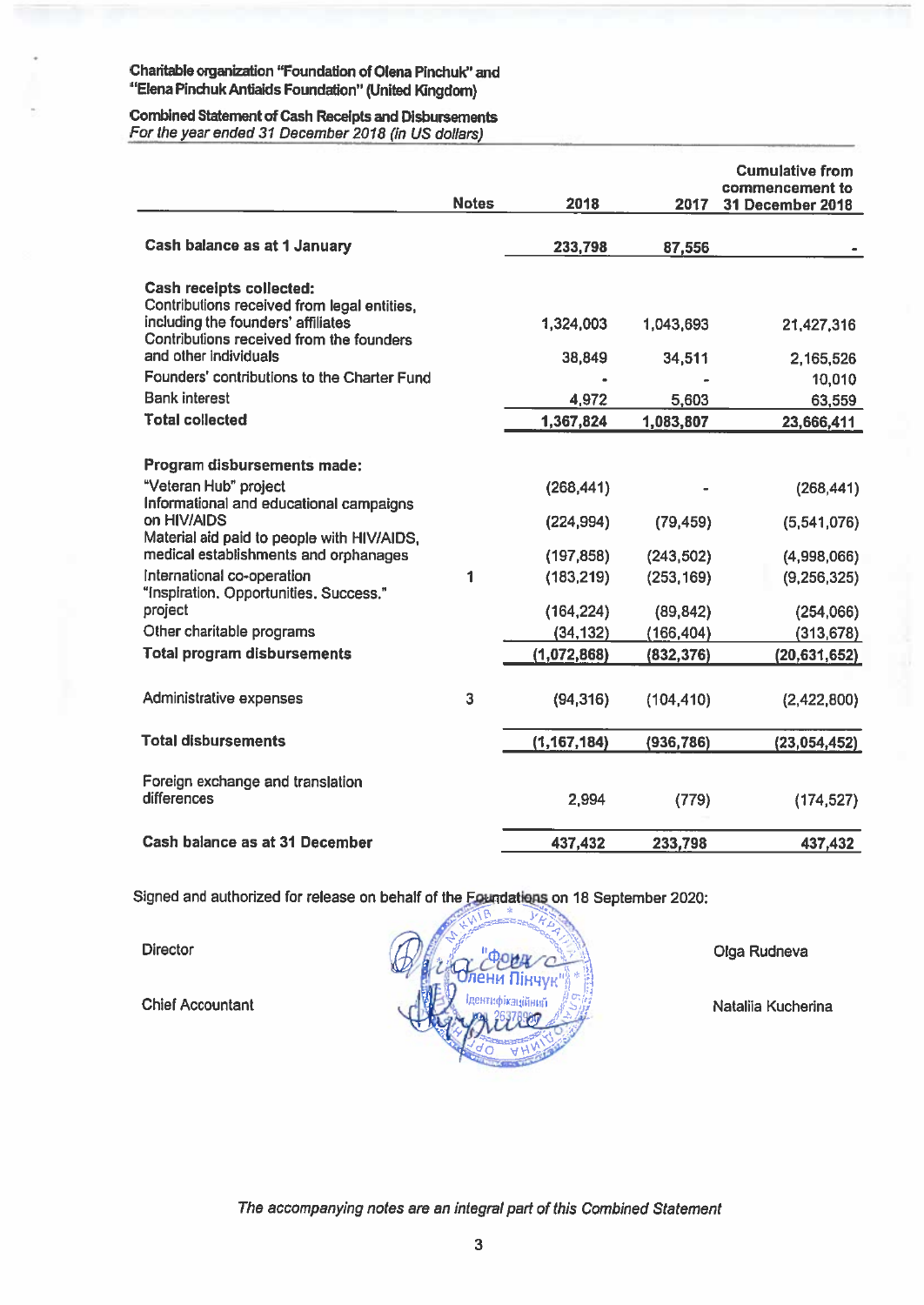## **Notes to the Combined Statement of Cash Receipts and Disbursements**

*For the year ended 31 December 2018 (in US dollars)*

#### **1. General information**

The Charitable organization "Foundation of Olena Pinchuk" (previously "Foundation of Olena Pinchuk "ANTIAIDS") ("the Foundation") was founded by three Ukrainian citizens, including Mrs. Olena Pinchuk jointly with her spouse, Mr. Victor Pinchuk, in September 2003. The registered office of the Foundation is at 2, Mechnikova Street, Kyiv, Ukraine.

"Elena Pinchuk Antiaids Foundation" ("the UK Foundation") was registered by The Companies House of England and Wales on 13 October 2010. The UK Foundation was established by Mrs. Olena Pinchuk to facilitate the achievement of the Foundation's goals through international cooperation.

All the activities of the foundations, hereinafter collectively referred to as "the Foundations", are governed by the Foundation management appointed by and reporting to the founders. The governing power to the Foundation management is provided by virtue of the respective agreements between the Foundation and the UK Foundation.

The initial goals of the Foundation, as stated in their founding documents, were to combat the HIV/AIDS epidemic in Ukraine, to reduce its escalation, to support people living with HIV/AIDS by improving their quality of life, and to bring to Ukraine the best international experience in combating HIV/AIDS.

On 6 December 2017, the Foundation announced that the scope of its activities would be expanded going forward. In addition to combatting the HIV/AIDS epidemic, which would remain one of its top priorities, the Foundation would also focus on promoting a healthy lifestyle, educational projects for young girls and women, and bringing the best international experience in the humanitarian area to Ukraine. The legal name of the Foundation was changed accordingly.

The Foundations' projects implemented during 2003-2016 were mainly focused on the following areas:

- − Informational and educational campaigns;
- Support to people with HIV/AIDS, medical establishments and orphanages;
- − "Inspiration. Opportunities. Success." project;
- − "Veteran Hub" project;
- − International co-operation.

"Inspiration. Opportunities. Success." project is aimed at strengthening of women's role in society. Its main purpose is to prove that woman in Ukraine is able to become successful in any sphere. Successful and famous women who have inspiring stories joined the project to become an example for girls and motivate them to look for the new opportunities. Under the project the most active and motivated girls will be selected for formation and preparation of the team of young women-coaches who will be able to continue the project work within their communities helping girls to believe in themselves and to choose the proper role model.

"Veteran Hub" - is a joint project funded by Olena Pinchuk, Victor Pinchuk and NGO Pobratimy created to provide centralized services to veterans, security sector employees, their families and relatives, as well as to support their integration into civilian life. This is a space for civil society organizations working in the field of veterans' affairs, which combines an administrative center for providing psychosocial services and a platform for educational activities. Veteran Hub started on November 1, 2018 and is currently in the test mode.

International co-operation mainly related to the Foundations' participation in the joint project of the UK Foundation with the Elton John AIDS Foundation.

Cooperation with The Elton John AIDS Foundation ("the EJAF") started in 2007. In 2018 and 2017 Foundations' cash disbursements of USD 183,219 and USD 253,169 correspondingly were used by the Elton John AIDS Foundation to support a project targeted at prevention of HIV transmission among street children in Ukraine through affiliate organizations as well as an arrangement of services for identification of HIV infection new cases.

During 2018 cash receipts of USD 311,371 and disbursements of USD 182,495 were made through the UK Foundation's bank accounts (2017: cash receipts of USD 277,550 and disbursements of USD 253,169).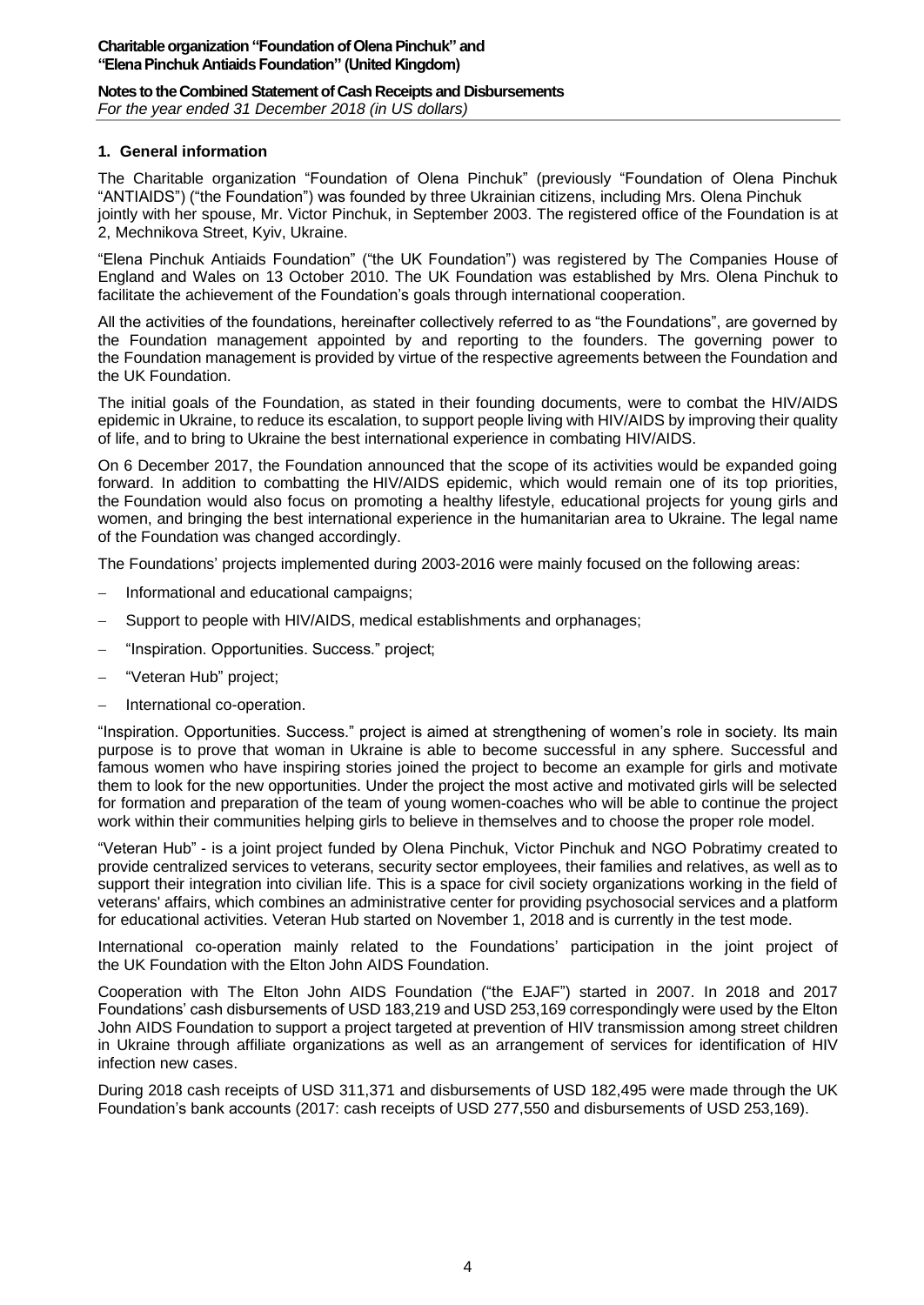# **Notes to the Combined Statement of Cash Receipts and Disbursements**

*For the year ended 31 December 2018 (in US dollars)*

## **2. Summary of significant accounting policies**

## **Basis of accounting**

The Foundations' combined statement of cash receipts and disbursements ("the Combined Statement") is prepared on the cash receipts and disbursements basis of accounting, which represents a special purpose framework and which is not intended to be a presentation in conformity with International Financial Reporting Standards or accounting principles generally accepted in any other country, including Ukraine or the UK, where the Foundations are registered. On this basis of accounting, income is recognized when collected in cash, and expenses are recognized when paid rather than when incurred.

For tax and other statutory purposes, the Foundations prepare their separate reporting.

#### **Basis of combination**

The Combined Statement of cash receipts and disbursements of the Foundations is presented on a combined basis, which management considered appropriate for entities under its control exercised as described above in the Note 1. The Combined Statement comprises individual statements of the Foundations for the year ended and cumulatively through 31 December 2018. The separate statements of the Foundations are prepared as of the same reporting date, using consistent accounting policies. All cash receipts and disbursements between the Foundations have been eliminated in full.

#### *Foreign Currencies*

The presentation currency for the purpose of this Combined Statement of cash receipts and disbursements is the United States dollar ("US dollar"). The functional currency of the Foundation is the national currency of Ukraine - hryvnia ("UAH"). The functional currency of the UK Foundation is US dollar. Accordingly, transactions included in the Combined statement that were not already measured in US dollars have been premeasured into US dollars using the official exchange rate established by the National Bank of Ukraine ("NBU") at the date of transaction. The remaining cash balance as at the reporting date is translated into the presentation currency using the closing exchange rate at that date (27.6883 UAH for 1 US dollar as at 31 December 2018 (2017: 28.0672 UAH for 1 US dollar)).

Differences between the contractual exchange rate of a transaction in a foreign currency and the NBU exchange rate on the date of the transaction are also included in gains / losses from foreign currencies.

## **3. Administrative expenses**

Administrative expenses represent cash disbursements related to general management of the projects and arrangement of the Foundations' activities and comprise the following expenses:

|                              | 2018   | 2017    |
|------------------------------|--------|---------|
| Payroll and related expenses | 63.485 | 71,006  |
| Rent of premises             | 19.771 | 17,752  |
| Other expenses               | 11.060 | 15,652  |
|                              | 94.316 | 104,410 |

## **4. Operating environment**

The operations of the Foundations are significantly influenced by operating environment of Ukraine. The Ukrainian economy while deemed to be of market status continues to display characteristics consistent with that of an economy in transition. These characteristics include, but are not limited to, certain structural imbalances, low capital market liquidity, relatively high inflation and a significant level of domestic and foreign state debt.

Following the significant decline in 2014 – 2016, the Ukrainian economy started to demonstrate certain signs of recovery and growth. Main risks affecting the sustainability of the emerging economic trends are represented by the continuing tensions in geopolitical relations with the Russian Federation; lack of the clear consensus as to the directions of the institutional reforms, including public administration, judiciary system and reforms in core sectors of the economy; acceleration of labor emigration and low level of capital inflow.